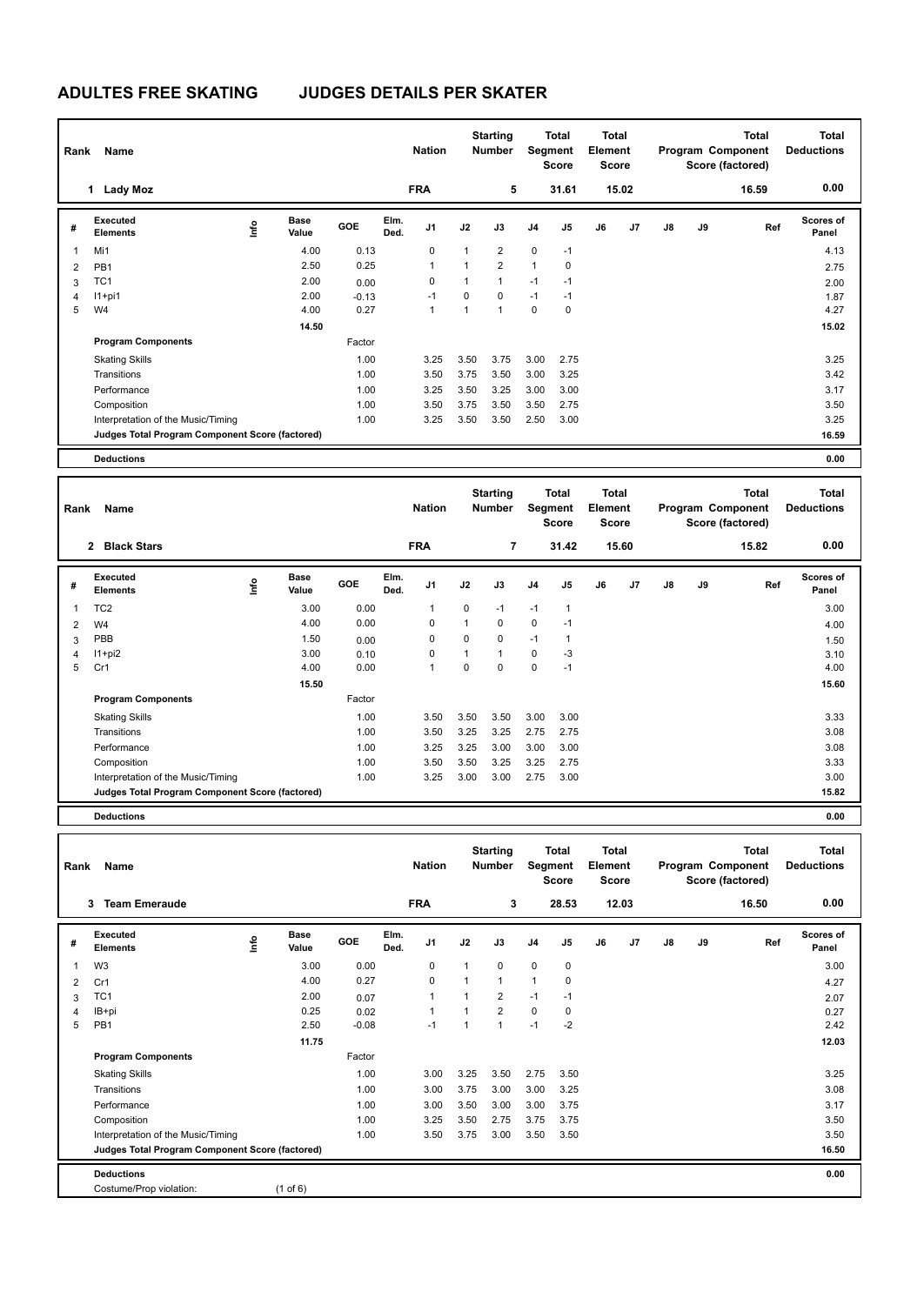# **ADULTES FREE SKATING JUDGES DETAILS PER SKATER**

|                | Name<br>Rank                                    |                              |         | <b>Nation</b>                  |             | <b>Starting</b><br><b>Number</b> |                | <b>Total</b><br>Segment<br><b>Score</b> | <b>Total</b><br>Element<br><b>Score</b> |       |    |    | <b>Total</b><br>Program Component<br>Score (factored) | <b>Total</b><br><b>Deductions</b> |
|----------------|-------------------------------------------------|------------------------------|---------|--------------------------------|-------------|----------------------------------|----------------|-----------------------------------------|-----------------------------------------|-------|----|----|-------------------------------------------------------|-----------------------------------|
|                | Salamandres (Ad)<br>4                           |                              |         | <b>FRA</b>                     |             | 4                                |                | 26.80                                   |                                         | 10.54 |    |    | 16.26                                                 | 0.00                              |
| #              | <b>Executed</b><br><b>Elements</b>              | <b>Base</b><br>١nfo<br>Value | GOE     | Elm.<br>J <sub>1</sub><br>Ded. | J2          | J3                               | J <sub>4</sub> | J <sub>5</sub>                          | J6                                      | J7    | J8 | J9 | Ref                                                   | Scores of<br>Panel                |
|                | W <sub>3</sub>                                  | 3.00                         | 0.00    | 1                              | 0           | 0                                | $\mathbf 0$    | 0                                       |                                         |       |    |    |                                                       | 3.00                              |
| $\overline{2}$ | $11+pi$                                         | 1.00                         | 0.07    |                                | 1           | 1                                | $\pmb{0}$      | $\mathbf 0$                             |                                         |       |    |    |                                                       | 1.07                              |
| 3              | PBB                                             | 1.50                         | 0.00    | $\Omega$                       | $\Omega$    | $\Omega$                         | $\mathbf 0$    | $\mathbf 0$                             |                                         |       |    |    |                                                       | 1.50                              |
| 4              | <b>TCB</b>                                      | 1.00                         | $-0.03$ | 0                              | $\mathbf 0$ | 0                                | $-1$           | $-1$                                    |                                         |       |    |    |                                                       | 0.97                              |
| 5              | Cr1                                             | 4.00                         | 0.00    | 1                              | $\mathbf 0$ | 0                                | $\mathbf 0$    | 0                                       |                                         |       |    |    |                                                       | 4.00                              |
|                |                                                 | 10.50                        |         |                                |             |                                  |                |                                         |                                         |       |    |    |                                                       | 10.54                             |
|                | <b>Program Components</b>                       |                              | Factor  |                                |             |                                  |                |                                         |                                         |       |    |    |                                                       |                                   |
|                | <b>Skating Skills</b>                           |                              | 1.00    | 3.00                           | 2.25        | 2.75                             | 2.75           | 3.50                                    |                                         |       |    |    |                                                       | 2.83                              |
|                | Transitions                                     |                              | 1.00    | 3.25                           | 3.25        | 2.75                             | 3.00           | 3.50                                    |                                         |       |    |    |                                                       | 3.17                              |
|                | Performance                                     |                              | 1.00    | 3.50                           | 3.25        | 2.50                             | 2.75           | 3.75                                    |                                         |       |    |    |                                                       | 3.17                              |
|                | Composition                                     |                              | 1.00    | 3.50                           | 3.25        | 2.25                             | 3.50           | 3.75                                    |                                         |       |    |    |                                                       | 3.42                              |
|                | Interpretation of the Music/Timing              |                              | 1.00    | 3.75                           | 3.50        | 3.00                             | 3.75           | 3.75                                    |                                         |       |    |    |                                                       | 3.67                              |
|                | Judges Total Program Component Score (factored) |                              |         |                                |             |                                  |                |                                         |                                         |       |    |    |                                                       | 16.26                             |
|                | <b>Deductions</b>                               |                              |         |                                |             |                                  |                |                                         |                                         |       |    |    |                                                       | 0.00                              |
|                | Separations in excess:                          | $(1 \text{ of } 6)$          |         |                                |             |                                  |                |                                         |                                         |       |    |    |                                                       |                                   |
|                |                                                 |                              |         |                                |             |                                  |                |                                         |                                         |       |    |    |                                                       |                                   |
|                | Dank Name                                       |                              |         | <b>Nation</b>                  |             | <b>Starting</b><br>Numhor        |                | <b>Total</b><br>Sommant                 | <b>Total</b><br><b>Element</b>          |       |    |    | <b>Total</b><br><b>Drogram Component</b>              | <b>Total</b><br><b>Deductions</b> |

| Rank | Name                                            |      |               |            |              | <b>Nation</b>  |      | Number |                | Segment<br><b>Score</b> | Element<br>Score |       |    |    | Program Component<br>Score (factored) | <b>Deductions</b>         |
|------|-------------------------------------------------|------|---------------|------------|--------------|----------------|------|--------|----------------|-------------------------|------------------|-------|----|----|---------------------------------------|---------------------------|
|      | 5.<br><b>Tonnerres</b>                          |      |               |            |              | <b>FRA</b>     |      | 8      |                | 24.69                   |                  | 10.78 |    |    | 13.91                                 | 0.00                      |
| #    | <b>Executed</b><br><b>Elements</b>              | ١nto | Base<br>Value | <b>GOE</b> | Elm.<br>Ded. | J <sub>1</sub> | J2   | J3     | J <sub>4</sub> | J <sub>5</sub>          | J6               | J7    | J8 | J9 | Ref                                   | <b>Scores of</b><br>Panel |
|      | $11+pi1$                                        |      | 2.00          | $-0.20$    |              | $-1$           | $-1$ | 0      | $-2$           | $-1$                    |                  |       |    |    |                                       | 1.80                      |
| 2    | <b>TCB</b>                                      |      | 1.00          | 0.00       |              | 0              | 0    | 0      | 0              | $\mathbf 0$             |                  |       |    |    |                                       | 1.00                      |
| 3    | W <sub>3</sub>                                  |      | 3.00          | $-0.50$    |              | $-2$           | $-1$ | $-1$   | $-2$           | $-2$                    |                  |       |    |    |                                       | 2.50                      |
| 4    | PBB                                             |      | 1.50          | $-0.15$    |              | $-1$           | $-1$ | $-1$   | $-1$           | $-2$                    |                  |       |    |    |                                       | 1.35                      |
| 5    | Mi1                                             |      | 4.00          | 0.13       |              | 0              | 1    | -1     | $\mathbf 0$    | 0                       |                  |       |    |    |                                       | 4.13                      |
|      |                                                 |      | 11.50         |            |              |                |      |        |                |                         |                  |       |    |    |                                       | 10.78                     |
|      | <b>Program Components</b>                       |      |               | Factor     |              |                |      |        |                |                         |                  |       |    |    |                                       |                           |
|      | <b>Skating Skills</b>                           |      |               | 1.00       |              | 3.00           | 2.50 | 2.50   | 2.50           | 2.25                    |                  |       |    |    |                                       | 2.50                      |
|      | Transitions                                     |      |               | 1.00       |              | 3.00           | 3.00 | 3.50   | 2.50           | 2.00                    |                  |       |    |    |                                       | 2.83                      |
|      | Performance                                     |      |               | 1.00       |              | 2.75           | 3.00 | 3.00   | 2.75           | 2.75                    |                  |       |    |    |                                       | 2.83                      |
|      | Composition                                     |      |               | 1.00       |              | 2.75           | 3.25 | 3.50   | 2.75           | 2.50                    |                  |       |    |    |                                       | 2.92                      |
|      | Interpretation of the Music/Timing              |      |               | 1.00       |              | 2.75           | 3.00 | 3.50   | 2.50           | 2.75                    |                  |       |    |    |                                       | 2.83                      |
|      | Judges Total Program Component Score (factored) |      |               |            |              |                |      |        |                |                         |                  |       |    |    |                                       | 13.91                     |

**Deductions 0.00**

| Rank | Name                                            |    |                      |         |              | <b>Nation</b>  |          | <b>Starting</b><br><b>Number</b> |                | <b>Total</b><br>Segment<br><b>Score</b> | Total<br>Element<br><b>Score</b> |                | Program Component |    | <b>Total</b><br>Score (factored) | <b>Total</b><br><b>Deductions</b> |
|------|-------------------------------------------------|----|----------------------|---------|--------------|----------------|----------|----------------------------------|----------------|-----------------------------------------|----------------------------------|----------------|-------------------|----|----------------------------------|-----------------------------------|
|      | <b>Silver Blade</b><br>6                        |    |                      |         |              | <b>FRA</b>     |          | 6                                |                | 23.32                                   |                                  | 11.83          |                   |    | 11.49                            | 0.00                              |
| #    | Executed<br><b>Elements</b>                     | ۴ů | <b>Base</b><br>Value | GOE     | Elm.<br>Ded. | J <sub>1</sub> | J2       | J3                               | J <sub>4</sub> | J5                                      | J6                               | J <sub>7</sub> | J8                | J9 | Ref                              | <b>Scores of</b><br>Panel         |
| 1    | Cr1                                             |    | 4.00                 | 0.00    |              | 0              | 1        | $\Omega$                         | $\mathbf 0$    | $-1$                                    |                                  |                |                   |    |                                  | 4.00                              |
| 2    | W <sub>4</sub>                                  |    | 4.00                 | 0.00    |              | $\mathbf 0$    | $\Omega$ | $\Omega$                         | $\mathbf 0$    | 0                                       |                                  |                |                   |    |                                  | 4.00                              |
| 3    | PBB                                             |    | 1.50                 | $-0.20$ |              | $-1$           | $-1$     | $-2$                             | $-1$           | $-3$                                    |                                  |                |                   |    |                                  | 1.30                              |
| 4    | TC <sub>1</sub>                                 |    | 2.00                 | $-0.47$ |              | $-2$           | $-2$     | $-1$                             | $-4$           | -3                                      |                                  |                |                   |    |                                  | 1.53                              |
| 5    | $11 + piB$                                      |    | 1.25                 | $-0.25$ |              | $-2$           | $-2$     | $-2$                             | $-2$           | $-3$                                    |                                  |                |                   |    |                                  | 1.00                              |
|      |                                                 |    | 12.75                |         |              |                |          |                                  |                |                                         |                                  |                |                   |    |                                  | 11.83                             |
|      | <b>Program Components</b>                       |    |                      | Factor  |              |                |          |                                  |                |                                         |                                  |                |                   |    |                                  |                                   |
|      | <b>Skating Skills</b>                           |    |                      | 1.00    |              | 2.50           | 2.25     | 2.25                             | 2.25           | 1.50                                    |                                  |                |                   |    |                                  | 2.25                              |
|      | Transitions                                     |    |                      | 1.00    |              | 2.50           | 2.25     | 2.00                             | 2.50           | 1.50                                    |                                  |                |                   |    |                                  | 2.25                              |
|      | Performance                                     |    |                      | 1.00    |              | 2.50           | 2.50     | 2.25                             | 2.25           | 1.75                                    |                                  |                |                   |    |                                  | 2.33                              |
|      | Composition                                     |    |                      | 1.00    |              | 2.50           | 2.50     | 2.00                             | 2.75           | 1.75                                    |                                  |                |                   |    |                                  | 2.33                              |
|      | Interpretation of the Music/Timing              |    |                      | 1.00    |              | 2.25           | 2.25     | 2.50                             | 2.75           | 1.50                                    |                                  |                |                   |    |                                  | 2.33                              |
|      | Judges Total Program Component Score (factored) |    |                      |         |              |                |          |                                  |                |                                         |                                  |                |                   |    |                                  | 11.49                             |
|      | <b>Deductions</b>                               |    |                      |         |              |                |          |                                  |                |                                         |                                  |                |                   |    |                                  | 0.00                              |